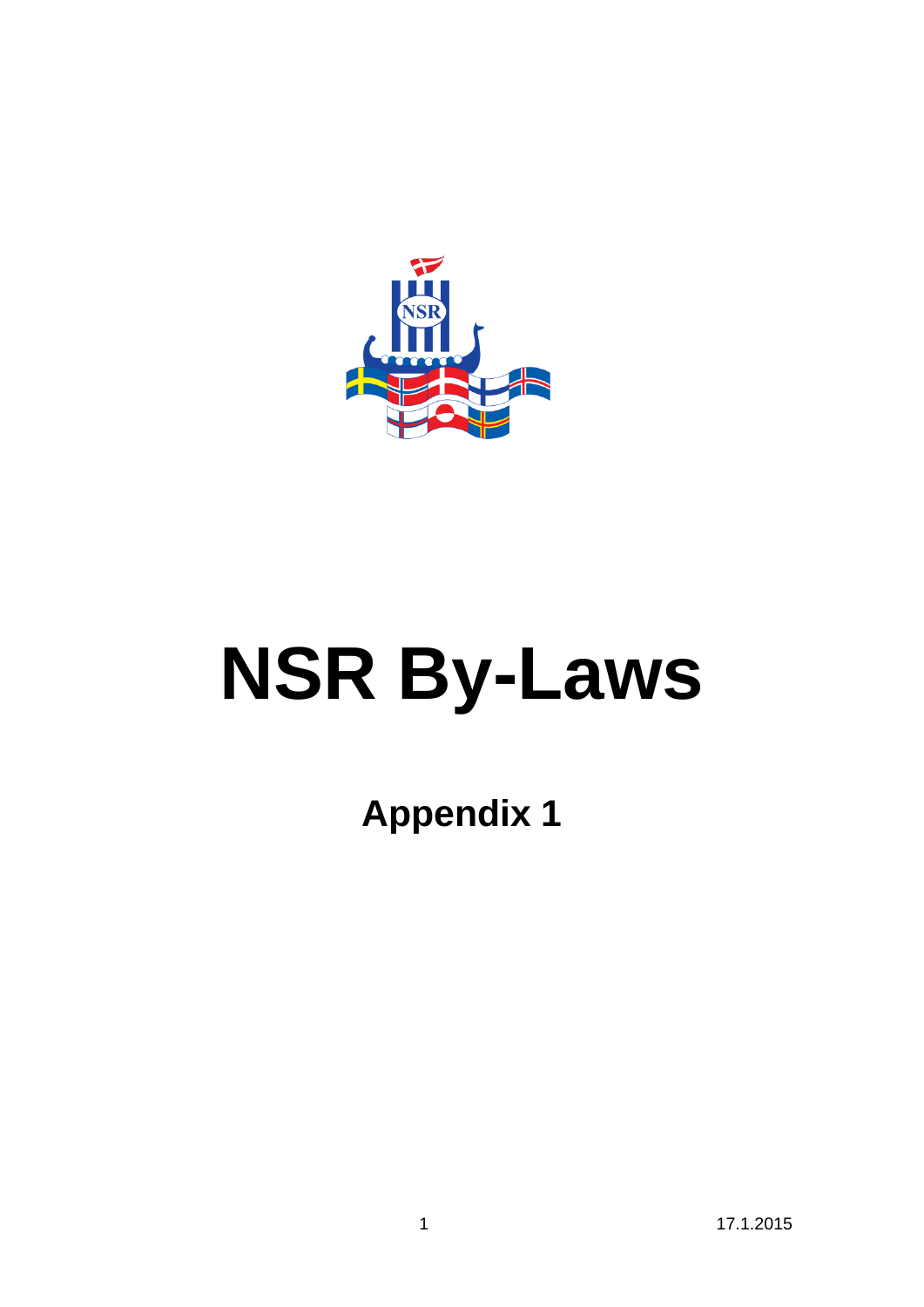# **1 NSR Calendar of one Lions year**

| Time (latest to fulfil)                             | <b>Activity</b>                                                                 | <b>Responsibility of</b><br>the activity                           | To whom is it sent                                      |  |
|-----------------------------------------------------|---------------------------------------------------------------------------------|--------------------------------------------------------------------|---------------------------------------------------------|--|
| August 2 years before<br><b>NSR Council Meeting</b> | Election of arranging<br>clubs                                                  | MD in turn                                                         | <b>CC Board</b>                                         |  |
| June-July                                           | <b>CC Board Meeting</b><br>(Convention)                                         | <b>CC Board</b><br>Chairperson                                     | CC, IP, PIP, ID, PID,<br>GS, ID Candidate               |  |
| June-July at CC<br><b>Board Meeting</b>             | Nomination of the<br>member of the EF<br><b>Advisory Committee</b>              | <b>CC Board</b><br>Chairperson                                     | CC, IP, PIP, ID, PID,<br>GS, ID Candidate               |  |
| 10 August                                           | <b>Minutes from Board</b><br>Meeting (Convention)                               | Secretary appointed<br>by the CC Board                             | CC Board, NSR-OC,<br><b>MD</b> offices                  |  |
| August-September                                    | Meeting with the<br>arranging clubs                                             | Representative of<br>arranging clubs,<br><b>NSR-OC Chairperson</b> | <b>CC Board</b><br>Chairperson, NSR-<br>OC Chairperson  |  |
| September-October                                   | Agenda of CC Board<br>meeting at Europa<br>Forum                                |                                                                    | CC Board, PIP, PID,<br>GS, ID, IP, ID<br>Candidates     |  |
| September-October                                   | Approval of Lions<br>theme of the year                                          | NSR-OC                                                             | <b>CC Board</b>                                         |  |
| September-October                                   | <b>CC Board Meeting</b><br>(EF) (To approve the<br>theme of the year)           | <b>CC Board</b><br>Chairperson                                     | <b>CC Board</b>                                         |  |
| 1 October                                           | <b>Invitation to NSR</b><br>Council<br>Meeting/workshops                        | Host country's MD<br>Office                                        | CC Board, DG, PIP,<br>PID, GS, IP, ID, ID<br>Candidates |  |
| 1 October                                           | Application to Oak<br>Brook for ID's<br>participation at NSR<br>Council meeting | <b>CC Board</b><br>Chairperson                                     | Oak Brook<br>Copy to NSR_OC<br>Chairperson              |  |
|                                                     | October-15 November<br>Minutes from CC<br>Board Meeting (EF)                    |                                                                    | CC Board, NSR-OC,<br><b>MD</b> offices                  |  |
| 1 November                                          | Agenda to CC Board<br>Meeting in November                                       | <b>CC Board</b><br>Chairperson                                     | CC Board, NSR-OC<br>Chairperson                         |  |
| 20 November                                         | Last date for motions<br>to NSR Council<br>Meeting                              | From Council of<br>Governors to NSR-<br>OС                         | CC Board and MD                                         |  |
| November                                            | <b>CC Board Meeting</b>                                                         | <b>CC Chairperson</b>                                              | CC Board, NSR-OC<br>Chairperson                         |  |
| 5 December                                          | Agenda for NSR<br><b>Council Meeting</b>                                        | <b>NSR-OC Secretary</b>                                            | CC Board, NSR-OC,<br><b>MD</b> offices                  |  |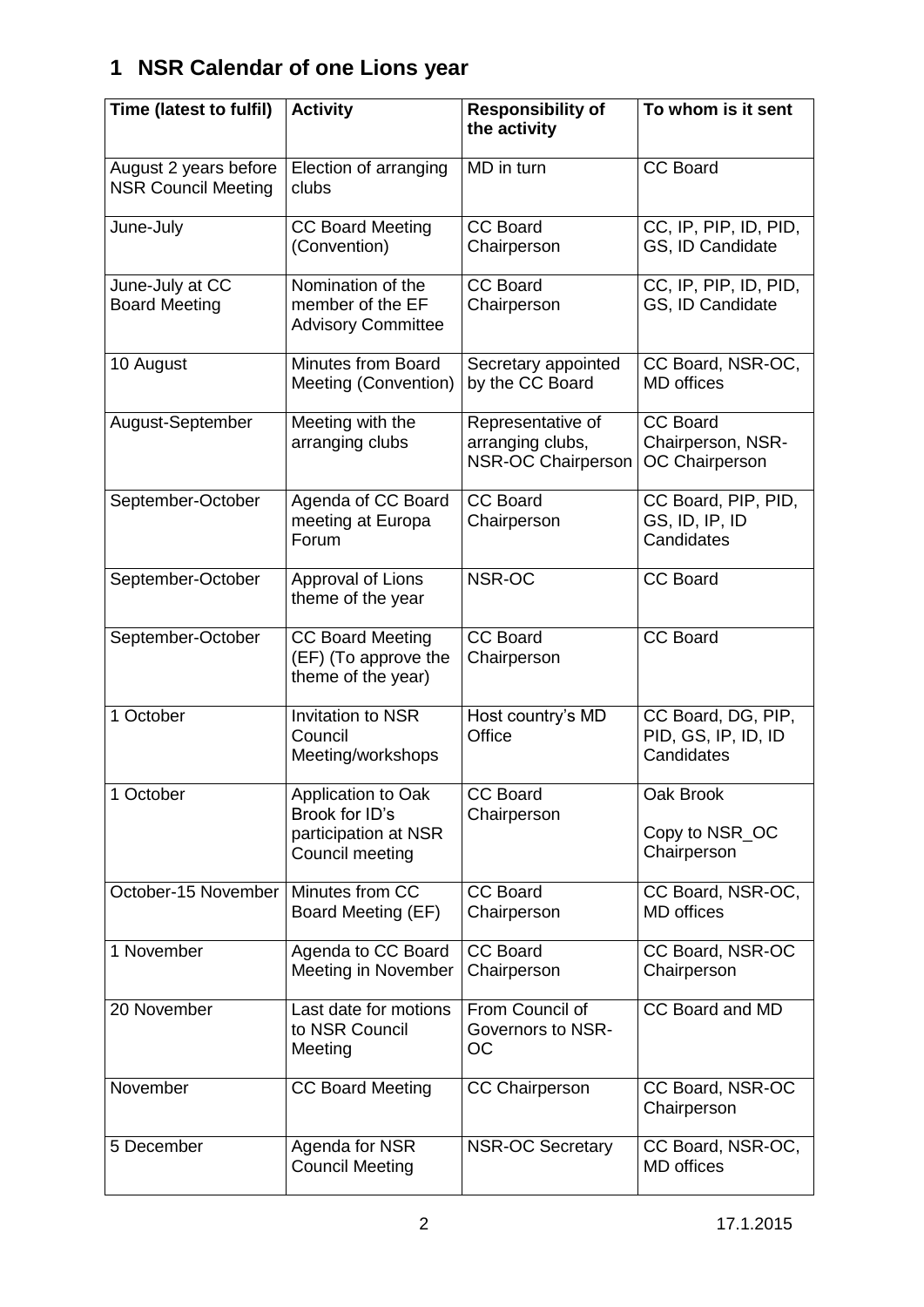| 10 December                            | Minutes from CC<br>Board Meeting in<br>November  | NSR-OC Chairperson             | CC Board, NSR-OC,<br><b>MD</b> offices                  |  |
|----------------------------------------|--------------------------------------------------|--------------------------------|---------------------------------------------------------|--|
| 15 December                            | Information, Agenda<br>etc.                      | <b>MD</b> offices              | Participants of NSR                                     |  |
| 5 January                              | Agenda to NSR-OC<br>Meeting (NSR)                | NSR-OC Chairperson   NSR-OC    |                                                         |  |
| 5 January                              | Agenda to CC Board<br>Meeting (NSR)              | <b>CC Board</b><br>Chairperson | CC Board, NSR-OC,<br>PIP, PID, IP, ID, ID<br>Candidates |  |
| January one year<br>before NSR Meeting | Preliminary Plan,<br>Program and Budget          | MD/arranging clubs             | <b>CC Board</b>                                         |  |
| January                                | <b>NSR-OC Meeting</b>                            |                                |                                                         |  |
| January                                | <b>CC Board Meeting</b>                          |                                |                                                         |  |
| January                                | <b>NSR Council Meeting</b>                       |                                |                                                         |  |
| February                               | Invitation to the<br><b>National Conventions</b> | CC's                           | $\overline{CC}$ 's<br><b>MD</b> offices                 |  |
| 10 February                            | Minutes from NSR-<br><b>OC</b> Meeting           | <b>NSR-OC Secretary</b>        | NSR-OC                                                  |  |
| 10 February                            | Minutes from CC<br><b>Board Meeting</b>          | <b>CC Board</b><br>Chairperson | CC Board, NSR-OC.<br><b>MD</b> offices                  |  |
| 20 February                            | Minutes from NSR<br><b>Council Meeting</b>       | <b>NSR-OC Secretary</b>        | CC Board, NSR-OC,<br><b>MD</b> offices                  |  |
| 15 March                               | Minutes from NSR<br><b>Council Meeting</b>       | <b>MD</b> offices              | Own choice                                              |  |
| 15 June                                | Agenda of CC Board<br>Meeting (Convention)       | <b>CC Board</b><br>Chairperson | CC Board, PIP, PID,<br>IP, ID, ID Candidates,<br>GS     |  |

# **2 A NSR calendar for new IR projects**

| Time (latest to<br>fulfil) | <b>Activity</b>                                      | <b>Responsibility of</b><br>the activity | To whom is it sent  |
|----------------------------|------------------------------------------------------|------------------------------------------|---------------------|
| Two years<br>before start  | Start planning in MD's                               | <b>MD IRC</b>                            | MD CC               |
| 15 October                 | Motion new projects                                  | <b>MD IRC</b>                            | <b>IR Committee</b> |
| 20 November                | Motion IR projects<br>recommended by IR<br>Committee | Chairperson IR<br>Committee              | CC Board, NSR OC    |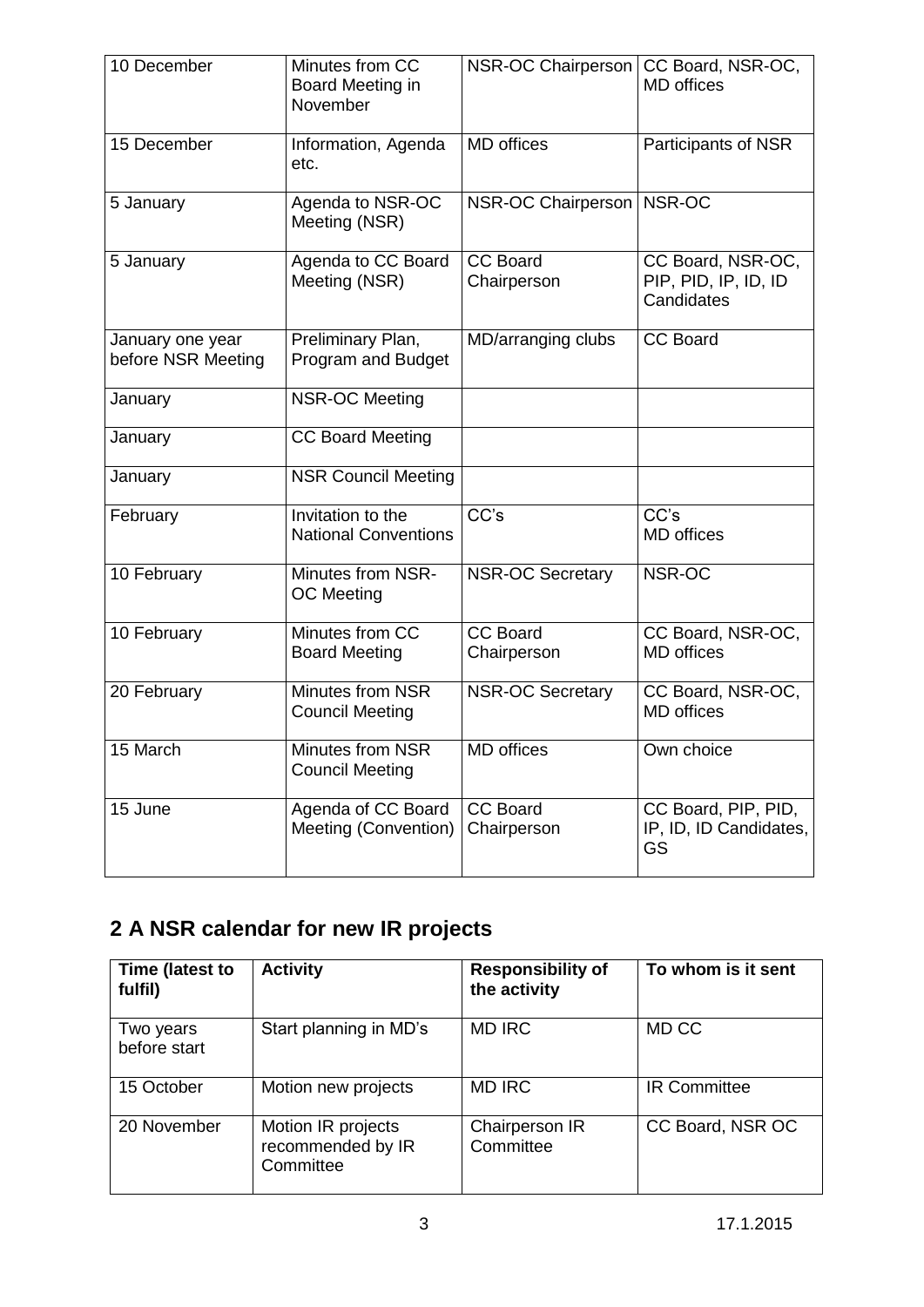| November- | Proposal for next IR       | CC Board               | IR Committee, NSR |
|-----------|----------------------------|------------------------|-------------------|
| December  | project                    |                        | OC                |
| January   | Voting for next IR project | NSR Council<br>Meeting |                   |

## **2 B NSR calendar for on-going IR projects**

| July/August     | Invoicing                      | Chairperson IR<br>project   | CC group, MD offices                     |
|-----------------|--------------------------------|-----------------------------|------------------------------------------|
| Aug/Oct/Feb/May | Reporting                      | Chairperson IR<br>project   | CC group, IR group,<br><b>MD</b> offices |
| 20 November     | Report to CC meeting           | Chairperson IR<br>project   | CC group,<br>Chairperson NSR OC          |
| December        | Agenda to IR meeting<br>at NSR | Chairperson IR<br>Committee | IR group                                 |
| January         | IR meeting at NSR              |                             |                                          |
| 10 February     | Minutes from NSR IR<br>meeting | Chairperson IR<br>Committee | CC group, NSR OC,<br>IR group            |

## **3. Rotation for NSR in the years 2010-2022**

| Year      | ID  | Coordi-<br>nator | <b>NSR</b><br>Secr. | <b>NSR</b><br>Host | CC Board<br>Chairpers.  | NSR-OC<br>Chairpers. | NSR-OC<br>Secretary      | IR Proj.       |
|-----------|-----|------------------|---------------------|--------------------|-------------------------|----------------------|--------------------------|----------------|
| 2010/2011 | D/I | $\overline{F}$   |                     | F                  | $\overline{\mathsf{F}}$ | F                    | $\overline{\phantom{a}}$ | D              |
| 2011/2012 | D/I | $\overline{1}$   |                     | ı                  | Ī                       | $\overline{1}$       | S                        | $\mathsf{N}$   |
| 2012/2013 | S   | T                |                     | S                  | S                       | S                    | N                        | $\mathsf{N}$   |
| 2013/2014 | S   | $\overline{s}$   |                     | $\mathsf{N}$       | N                       | $\mathsf{N}$         | D                        | D              |
| 2014/2015 | F/N | S                |                     | D                  | D                       | D                    | F                        | D              |
| 2015/2016 | F/N | D                |                     | F                  | F                       | F                    | $\overline{1}$           | F              |
| 2016/2017 | F   | D                |                     |                    | I                       | $\overline{1}$       | $\overline{S}$           | $\overline{F}$ |
| 2017/2018 | F   | ${\sf N}$        |                     | S                  | S                       | S                    | N                        |                |
| 2018/2019 | F   | N                |                     | $\mathsf{N}$       | N                       | N                    | D                        |                |
| 2019/2020 | F   | $\mathsf{F}$     |                     | D                  | D                       | D                    | $\overline{F}$           |                |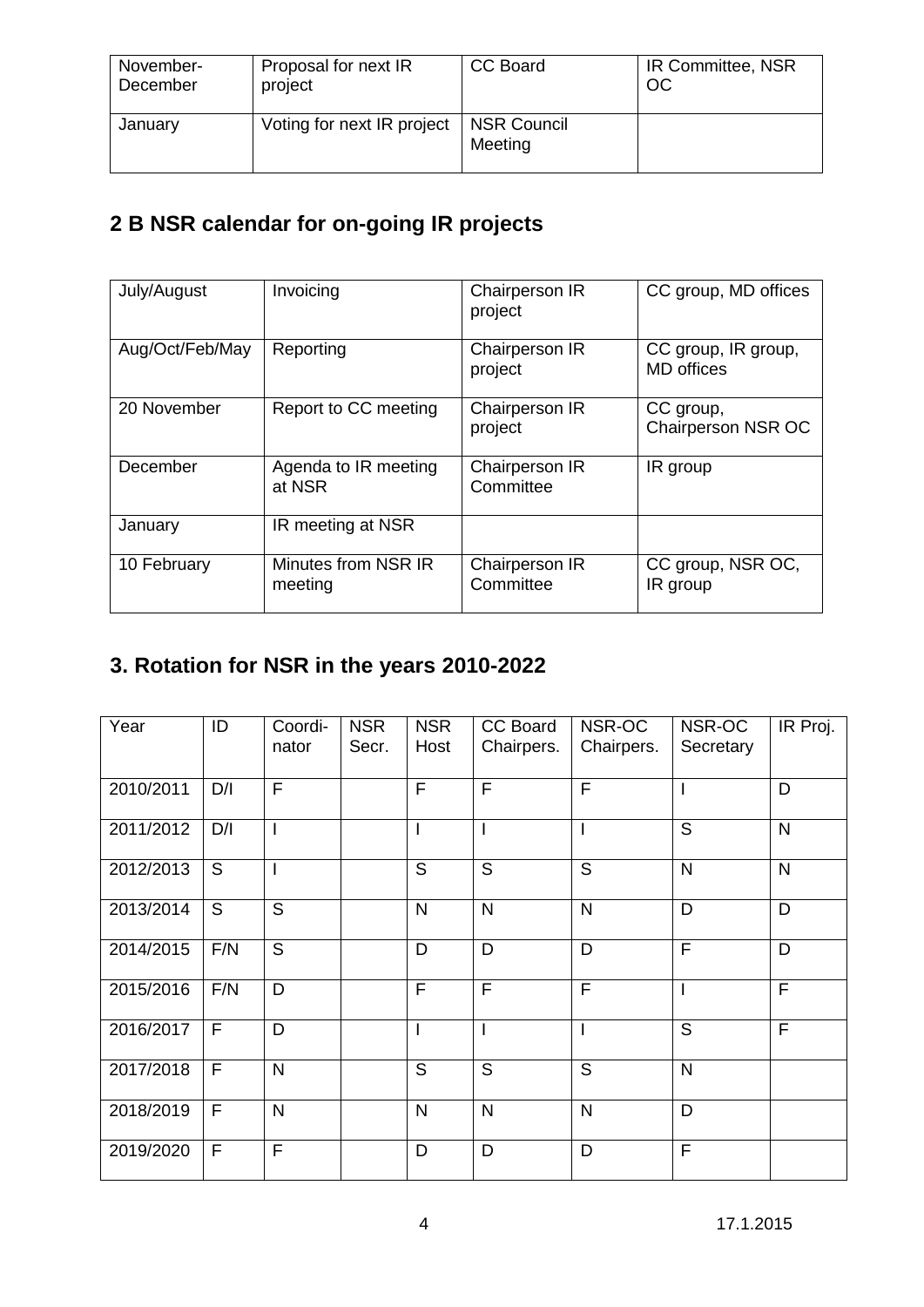| 2020/2021 | $\sim$<br>w |  |  |  |  |
|-----------|-------------|--|--|--|--|
| 2021/2022 | $\sim$<br>ٮ |  |  |  |  |

## **4. The Rotation for Coordinator**

| Year | <b>Responsibility</b> | <b>Training</b> | <b>Assistance</b>       |
|------|-----------------------|-----------------|-------------------------|
|      |                       |                 |                         |
| 2011 | <b>MD 107</b>         | <b>MD 109</b>   |                         |
| 2012 | <b>MD 109</b>         |                 | MD 109 Assistant        |
| 2013 | <b>MD 109</b>         | <b>MD 101</b>   |                         |
| 2014 | <b>MD 101</b>         |                 | <b>MD 101 Assistant</b> |
| 2015 | <b>MD 101</b>         | <b>MD 106</b>   |                         |
| 2016 | <b>MD 106</b>         |                 | MD 106 Assistant        |
| 2017 | <b>MD 106</b>         | <b>MD 104</b>   |                         |
| 2018 | <b>MD 104</b>         |                 | MD 104 Assistant        |
| 2019 | <b>MD 104</b>         | <b>MD 107</b>   |                         |
| 2020 | <b>MD 107</b>         |                 | <b>MD 107 Assistant</b> |

And then it goes on as this plan

## **5. The model of the program**

| Time  | Friday                                                        | Saturday                               | Sunday                                                      |
|-------|---------------------------------------------------------------|----------------------------------------|-------------------------------------------------------------|
| 08.00 |                                                               | <b>MD Meetings</b>                     |                                                             |
| 09.00 |                                                               | ID's report & questions<br>and answers | Ad-hoc committee meetings,<br>Council of governors meetings |
| 10.00 |                                                               | The theme of the year                  |                                                             |
| 11.00 |                                                               | Coffee break                           |                                                             |
| 11.30 |                                                               | Group discussions                      |                                                             |
| 12.30 | Arrivals                                                      | Lunch                                  | Lunch                                                       |
| 13.30 |                                                               | Reports, resolutions                   |                                                             |
| 14.00 | Opening of NSR<br><b>Council Meeting</b>                      |                                        |                                                             |
| 14.30 | Coffee break                                                  | Coffee break                           |                                                             |
| 15.00 | Workshops<br><b>NSR-OC Meeting</b><br><b>CC Board meeting</b> | <b>NSR Council Meeting</b>             |                                                             |
| 16.30 |                                                               | Closing                                |                                                             |
| 18.00 | Informal meal                                                 |                                        |                                                             |
| 19.00 | Conclusion and<br>preparation of next<br>day's presentation   | Nordic party                           |                                                             |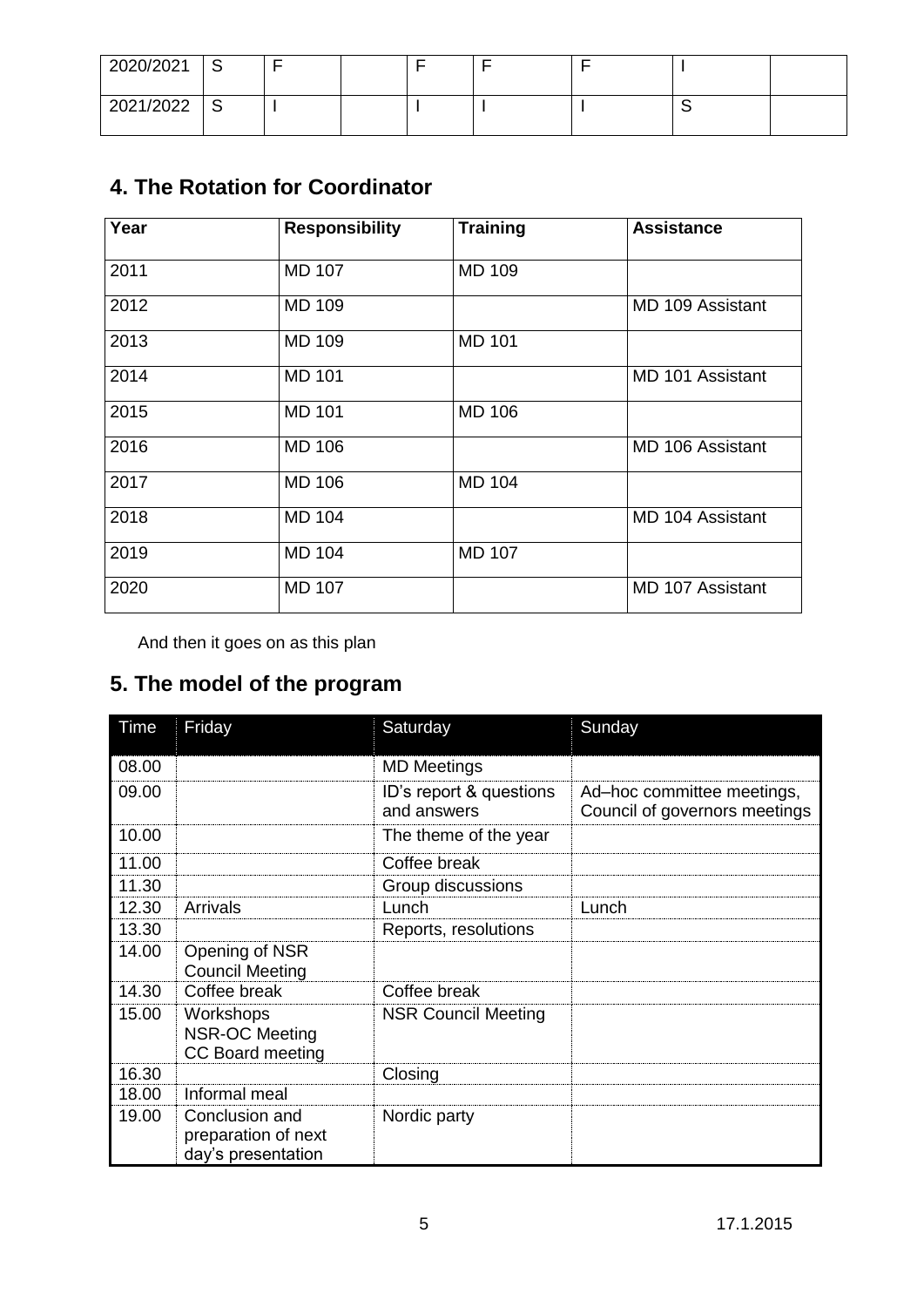## **6. Guidelines for opening and closing ceremonies of NSR meeting**

#### **Opening ceremony:**

- Welcome by Chairperson of the CC Board (incl. recognition of special guests)
- Welcome by Chairperson of the host committee
- Entertainment
- Short speech by one representative of the Nordic countries
- Flag ceremony (the 5 Nordic countries autonomous areas in the host country – the Lions flag – the flag of the International President's home country (if present))
- National anthem of the host country
- Welcome and presentation of host city by the City Mayor or another authority
- **Entertainment**
- Practical information by Chairperson of the host committee

#### **Closing ceremony:**

- Summarizing and conclusion of the NSR meeting by Chairperson of the CC Board
- Presentation of next year NSR meeting
- Handover of the Nordic Viking and the NSR banner Chairpersons of the CC Board
- Closing remarks by Chairperson of the CC Board

The above programs are guidelines that should be understood as minimum requirements.

Additions can be made under time considerations.

A mix of a formal and relaxed format is preferable.

## **7. Agenda of NSR Council Meeting**

- 1. Opening of the meeting CC Board Chairperson
- 2. Election of chairperson and secretary Proposal for Council Meeting chairperson NSR OC Chairperson Proposal for Secretary NSR OC from next NSR
- 3. Election of persons to verify the minutes Proposal: CC Board Chairperson and CC next NSR
- 4. Determining the list of members with the right to vote MD 101 Sweden 10 district 12 votes<br>
MD 104 Norway 10 district 12 votes MD 104 Norway 10 district 12 votes MD 106 Denmark 4 district 6 votes MD 107 Finland 14 district 16 votes MD 109 Iceland 2 district 4 votes
- 5. Notification other matters
- 6. Approval of the agenda
- 7. Follow up matters from previous NSR meetings
- 8. Financial statements and audit report
	- 8.1 Presentation of financial report from the previous year
	- 8.2 Audit report and adoption of the audited accounts
	- 8.3 Report from the previous Convention